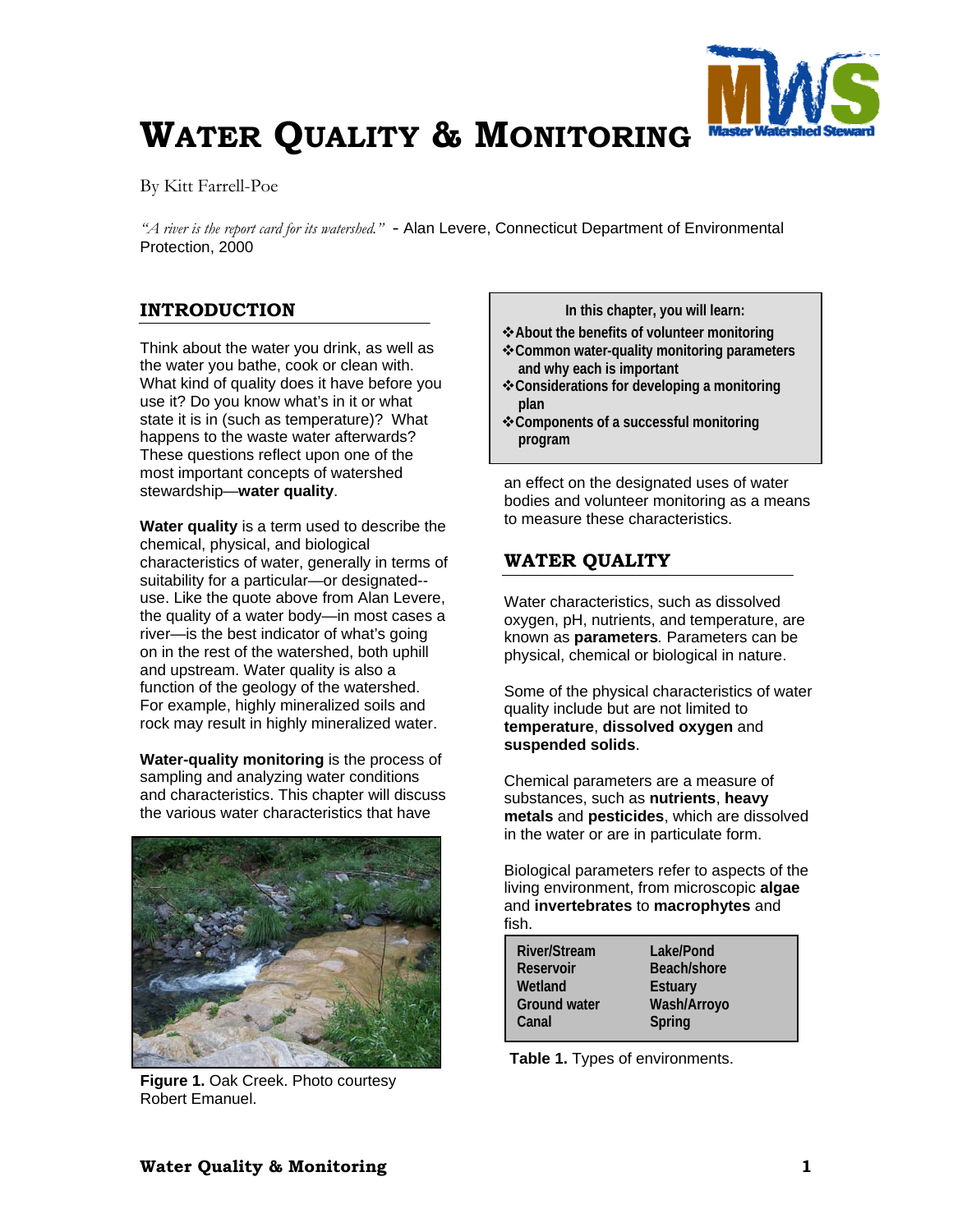Under guidance from the U.S. Environmental Protection Agency (USEPA), states develop water-quality standards that designate levels of each parameter that are acceptable for designated uses such as drinking water, irrigation, swimming, and aquatic life.

This section describes many common parameters monitored by volunteers and agencies. These parameters are monitored for one or more of the following reasons:

- $\sqrt{2\pi}$  They are important for human health.
- They are important for aquatic health.
- $\sqrt{2\pi}$  They are important for some industrial or agricultural uses; and
- $\overline{M}$  They are part of state water-quality standards or federal water-quality criteria.

Information on recommended monitoring protocol is available from the Arizona Department of Environmental Quality (ADEQ). Information on Arizona's waterquality standards is also available from ADEQ (see list of websites at the back of this chapter). Federal water-quality criteria, which serve as guidance for the states, are available from the USEPA (see **Resources** at the end of this chapter).

Monitoring different aspects of water quality over time enables changes to the aquatic environment to be detected, and an understanding of ecosystem health to develop. Measuring a combination of these parameters allows a complete picture of the status of a water resource to emerge. If only physical or chemical parameters are measured, it is difficult to gauge the impact they have on the life in or using the water. Similarly, measuring biological parameters can tell you if the ecosystem is under stress, but not necessarily what is causing the stress. The combined data can be used to generate information essential for those managing and protecting natural resources, allowing them to determine if the conditions of the water resource are improving or worsening with time and human use.

The questions that you want to answer and the type of environment (Table 1) that you are concerned about determine the

| <b>Physical/Chemical Parameters</b>          |                                 |  |  |  |
|----------------------------------------------|---------------------------------|--|--|--|
| Temperature                                  | Dissolved oxygen (DO)           |  |  |  |
| Alkalinity                                   | рH                              |  |  |  |
| Salinity                                     | Phosphorus                      |  |  |  |
| Nitrogen                                     | <b>Hardness</b>                 |  |  |  |
| Flow/Water level                             | Chloride                        |  |  |  |
| Turbidity or Secchi transparency             | Metals                          |  |  |  |
| Suspended sediment or Total suspended solids | Organic chemicals               |  |  |  |
| Dissolved Solids (TDS)                       | Biochemical oxygen demand (BOD) |  |  |  |
| <b>Electrical Conductivity</b>               | Color                           |  |  |  |
| Total suspended solids (TSS)                 | Radiochemicals                  |  |  |  |
| <b>Biological Indicators</b>                 |                                 |  |  |  |
| Macroinvertebrates                           | <b>Aquatic Wildlife</b>         |  |  |  |
| <b>Bacteria</b>                              | Chlorophyll                     |  |  |  |
| Phytoplankton                                | Fish                            |  |  |  |
| <b>Shellfish</b>                             | Exotic/Invasive species         |  |  |  |
| Aquatic or terrestrial vegetation            | Algae                           |  |  |  |
|                                              |                                 |  |  |  |

**Table 2. Water Quality Parameters** (USDA-CSREES Volunteer Monitoring, 2003)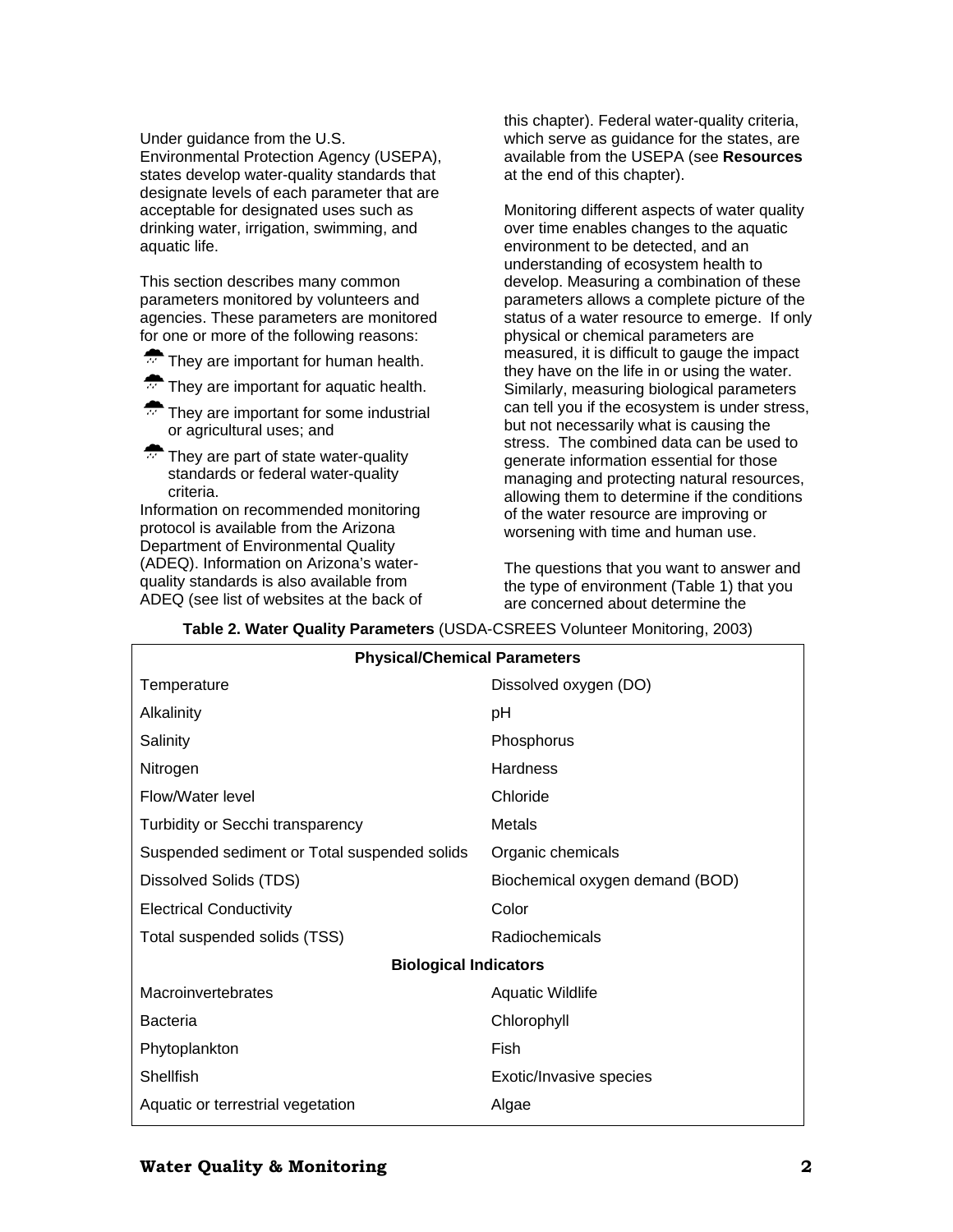parameters that you should monitor. Table 2 lists some potential monitoring parameters. It is not enough to be simply "concerned about water quality," but rather you need to know what *in particular* you are interested in learning about the water.

According to USEPA, volunteers most commonly monitor for pH, dissolved oxygen, water temperature, stream flow, turbidity (or transparency), phosphorus, nitrogen, macroinvertebrates, bacteria, habitat, and land condition. Electrical conductivity and total dissolved solids are two other useful parameters that can be easily measured.

## **WATER-QUALITY PARAMETERS**

The following is a discussion of the chemical, physical, biological parameters commonly monitored.

## **Chemical Parameters**

*pH* is a measure of the level of activity of hydrogen ions in a solution, resulting in its acidic or basic quality (Figure 2). pH is measured on a **logarithmic scale** that commonly ranges from 0 (acidic) to 14 (basic), with 7 being neutral. Each stream organism is adapted to a specific pH range.

The pH in most rivers unaffected by humans ranges from 6.5 to 8. The pH range of survivability of most freshwater organisms ranges from about 4.5 to 9. Western soils, which are typically alkaline, are a natural contributor to elevated pH conditions (low acidity) in Arizona's lakes, rivers, and reservoirs.

Humans contribute to elevated pH primarily in the form of nutrient runoff (most commonly fertilizer), which leads to increased algae growth and higher pH. Low pH can be especially harmful to aquatic organisms. Low pH affects physiological (biological) functions of aquatic life through the reduction of enzyme activity and effectiveness. In Arizona, low pH conditions have been identified in approximately twenty stream miles. Low pH results when atmospheric oxygen and water comes in contact with sulfides such as pyrite, which



**Figure 2.** pH scale.

reacts and forms acid. The acid then dissolves naturally occurring metals, resulting in acid mine drainage and elevated concentrations of metals in water.

*Total dissolved solids* (TDS) is a measure, in milligrams per liter (mg/L), of the amount of dissolved materials in the water. Ions such as potassium, sodium, chloride, carbonate, sulfate, calcium, and magnesium all contribute to the dissolved solids in the water. In many instances resource agencies use the terms TDS and salinity interchangeably, since these ions are typically in the form of salts. Measuring total dissolved solids is a way to estimate the suitability of water for irrigation and drinking. This is an important parameter for drinking water because high TDS values may result in a 'salty' taste to the water.

Groundwater often has higher levels of dissolved solids than does surface water because of its contact with aquifer geologic material and more time to dissolve rock and mineral materials. When stream flow is at base flow conditions, most of the source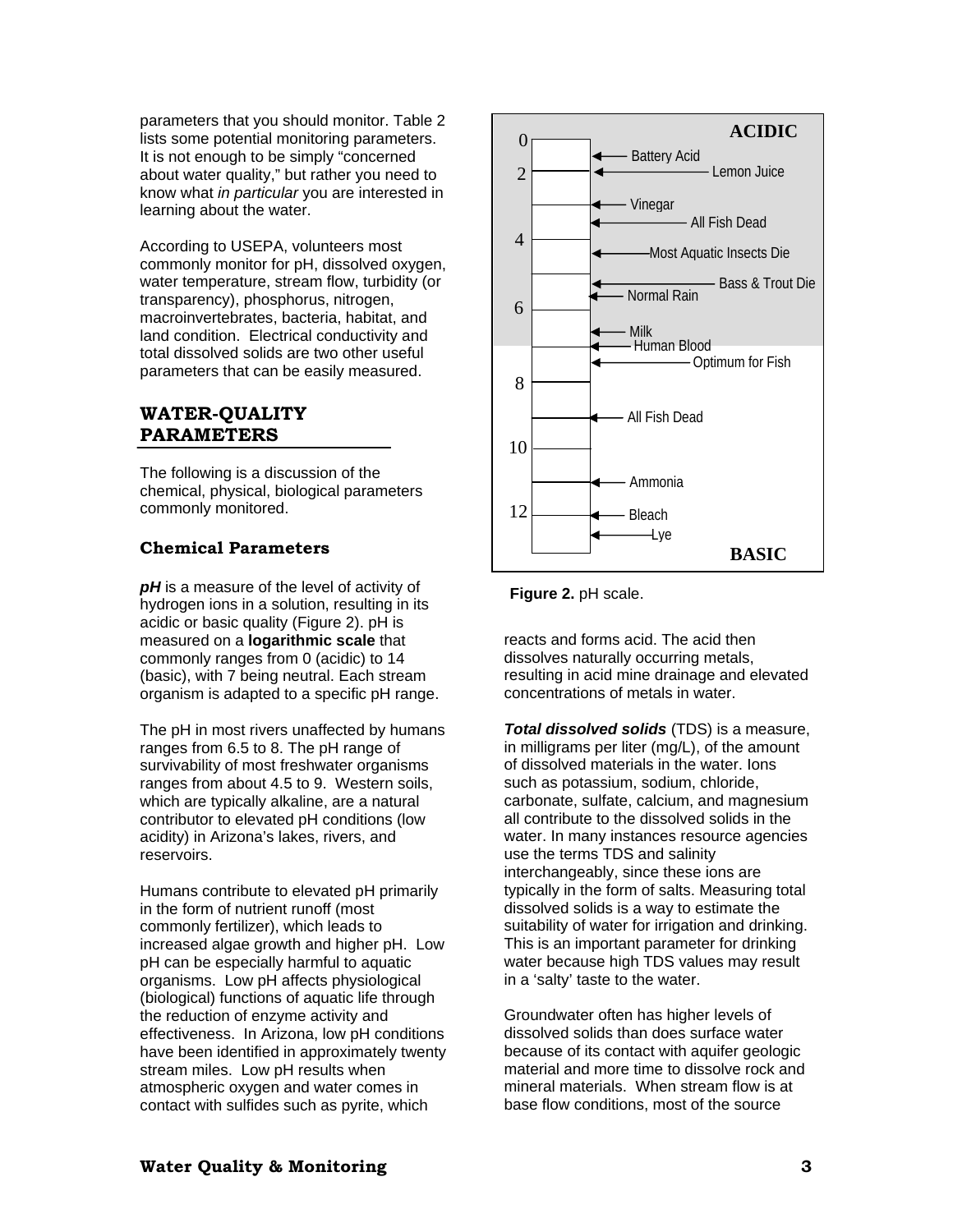water is from groundwater, and dissolved solids concentrations are high. When stream flows are high from rain or snowmelt. dissolved solids measurements typically are low.

In the Colorado River Basin (upper and lower), it is estimated that financial losses due to elevated salinity range between \$300,000 and \$500,000 dollars annually, but could go as high as \$1.5 billion if salinity issues were left unchecked.

*Electrical conductivity* is the ability of a substance to conduct an electrical current, measured in **microsiemens** per centimeter (mS/cm). **Ions** such as sodium, potassium, and chloride give water its ability to conduct electricity. Conductivity is an indicator of the amount of dissolved salts in a stream. Conductivity often is used to estimate the amount of total dissolved solids (TDS) rather than measuring each dissolved constituent separately.

**Nutrients** are chemical elements that are essential to plant and animal life and growth. Nitrogen and phosphorus are two nutrients that are important to aquatic life. Some nutrients form a part of the water's TDS, others, such as ammonia, are found dissolved completely into the solution. At high levels, however, they are considered **contaminants**. High levels of nutrients can cause increased growth of algae beyond what is normal. Decaving algae mats can cause foul odors and tastes. And as algae produce energy or decay, they remove dissolved oxygen from the water.

Nutrients are measured in milligrams per liter (mg/L). Commonly measured nutrient parameters include nitrate, ammonia, orthophosphate, and total phosphorus. Both nitrogen and phosphorus are affected by chemical and biological processes that change their form and transfer them to or from water, soil, decaying organisms, and the atmosphere. In nature, both nitrogen and phosphorus come from the soil and decaying plants and animals. Fertilizers, untreated sewage, as well as domestic and wild animal waste are common sources of nutrients. In this way, nutrients are "cycled" or moved through the environment. Nutrient recycling in Arizona's lakes is a big problem.

ADEQ is developing standards for ammonianitrogen, nitrite-nitrogen, and nitratenitrogen. The ammonia standards are designed to protect fish, while the nitrite and nitrate criteria are set for drinking water. The federal government does not have formal standards for phosphorus, but it does have recommended levels. Because background levels of nutrients can vary from watershed to watershed, the USEPA is working to develop nutrient criteria based on regional characteristics. A detailed explanation of nutrient impact is available at the USEPA's Watershed Academy Website (see **Resources** at the end of this chapter).

**Dissolved oxygen** (DO) is needed by fish and other stream organisms. In unaltered streams, dissolved oxygen levels usually determine the ability for the stream to support aquatic oxygen-dependent life, as defined by temperature and elevation. As plant and animal material decays, it consumes dissolved oxygen. Turbulence, interaction with the air, and photosynthesis replenish oxygen in the water. Cold water can hold more dissolved oxygen than warmer water. Dissolved oxygen measurements can be expressed as a concentration, milligrams per liter (mg/L), or as percent saturation (the amount of oxygen the water holds compared to what it could absorb at that temperature).

**Biochemcial oxygen demand** (BOD) is a related concept. While there are many factors that influence dissolved oxygen, the most important is the amount of organic matter decomposing in the water. Oxygen in the surrounding water is consumed as microorganisms decompose this organic matter. In other words, BOD is a measure of the use of dissolved oxygen by life forms, particularly during decomposition.

**Manufactured chemicals** such as solvents, Polycholorinated bi-phenos (PCBs), and pesticides are expensive to monitor. The samples must be collected following strict protocols, and the water must be analyzed by a professional lab. ADEQ has established procedures for sampling these chemicals. Monitoring for some of the manufactured chemicals can be dangerous; therefore, it is recommended that volunteers avoid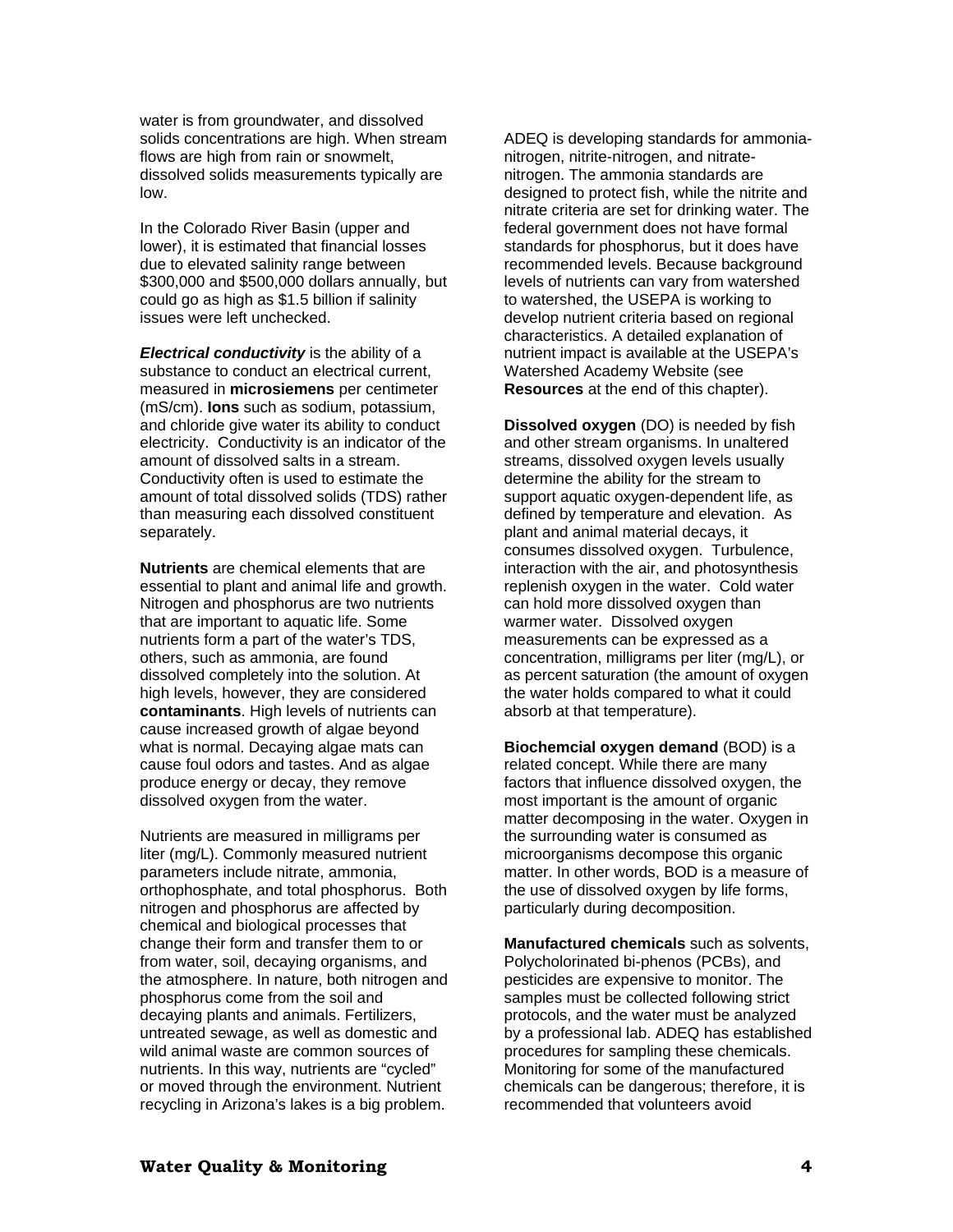monitoring for these chemicals.

**Metals** are found in Arizona's surface water and groundwater both naturally and they are added to the water by acid mine drainage and by air deposition. As in manufactured chemicals, the samples must be collected following strict protocols, and the water must be analyzed by a professional lab. Additionally, some metals pose an inherent health hazard and monitoring requires specialized training such as a 40-hour OSHA-approved course as well as special safety equipment. Due to the strict protocols and hazards associated with analysis for metals, monitoring this parameter is normally accomplished by professionals. Because of these issues, volunteers should not monitor environmental sites where metals may be found.

### **Physical Parameters**

**Stream flow** (discharge) is the volume of water discharged or moving through a stream at any given time. Stream flow often is expressed in cubic feet per second (cfs) or sometimes as gallons per minute (gpm). The discharge of a stream can vary on a daily, weekly, monthly, and seasonal basis in response to precipitation, snowmelt, dry periods, and water withdrawals. Stream flow affects water chemistry; thus, water-quality measurements should always be interpreted in relation to stream flow. Also, stream flow is particularly important in interpreting dissolved oxygen readings.

**Water temperature** is a crucial aspect of aquatic habitat for two reasons. First, water temperature affects nearly all other water quality parameters. Aquatic organisms are adapted to certain temperature ranges. As the upper and lower limits of the range are approached, the organism becomes more susceptible to disease. Also, fish that spend extra energy searching for cool areas might be at a disadvantage when competing for food. Stream temperature is regulated by solar energy, the surface area of the stream, shade, the volume of water moving through the stream, and several other factors. In Arizona, reservoir releases can be a factor in water temperature fluctuation.

**Suspended solids** are particles of sand, silt, clay, and organic material moving with the water or along the bed of the stream. Suspended solids usually are measured as a concentration, milligrams per liter (mg/L). High levels of suspended solids can cause problems for aquatic organisms, both as the solids travel through the water and after they are deposited on the streambed. Suspended solids can reduce visibility, making it hard for fish to find prey. Solids also can clog the gills of fish and suffocate macroinvertebrates such as insects.

**Turbidity** measures water clarity or the ability of light to pass through water. Turbidity is a measure of the amount of particulate matter and dissolved color that is suspended in water. Water that has high turbidity appears cloudy or opaque. High turbidity can cause increased water temperatures because suspended particles absorb more heat and can also reduce the amount of light penetrating the water. High levels of turbidity make it difficult for fish to find prey and indicate high levels of suspended solids. Turbidity often is measured as a way to estimate amounts of suspended solids. Turbidity is an optical property, however, and does not directly reflect the amount or types of solids; thus it must be used carefully. Turbidity is measured in Nephelometric Turbidity Units (NTUs) or with a **Secchi disk**.

**Transparency** or **Secchi depth** is the depth to which one can see into a lake and is an indication of water clarity. This measurement —an alternative to measuring turbidity—is obtained by lowering a black and white Secchi disk into the water and recording the depth at which it is no longer visible as well as the differences in color.

## **Biological Parameters**

**Bacteria** such as *Escherichia coli* (*E. coli*) and fecal coliform are measured as indicators of more harmful bacteria. High numbers of these types might indicate the presence of other bacteria that cause illness. Most analytical methods involve growing bacteria in a water sample on a Petri dish and counting the colonies. The results are given as the number of colony-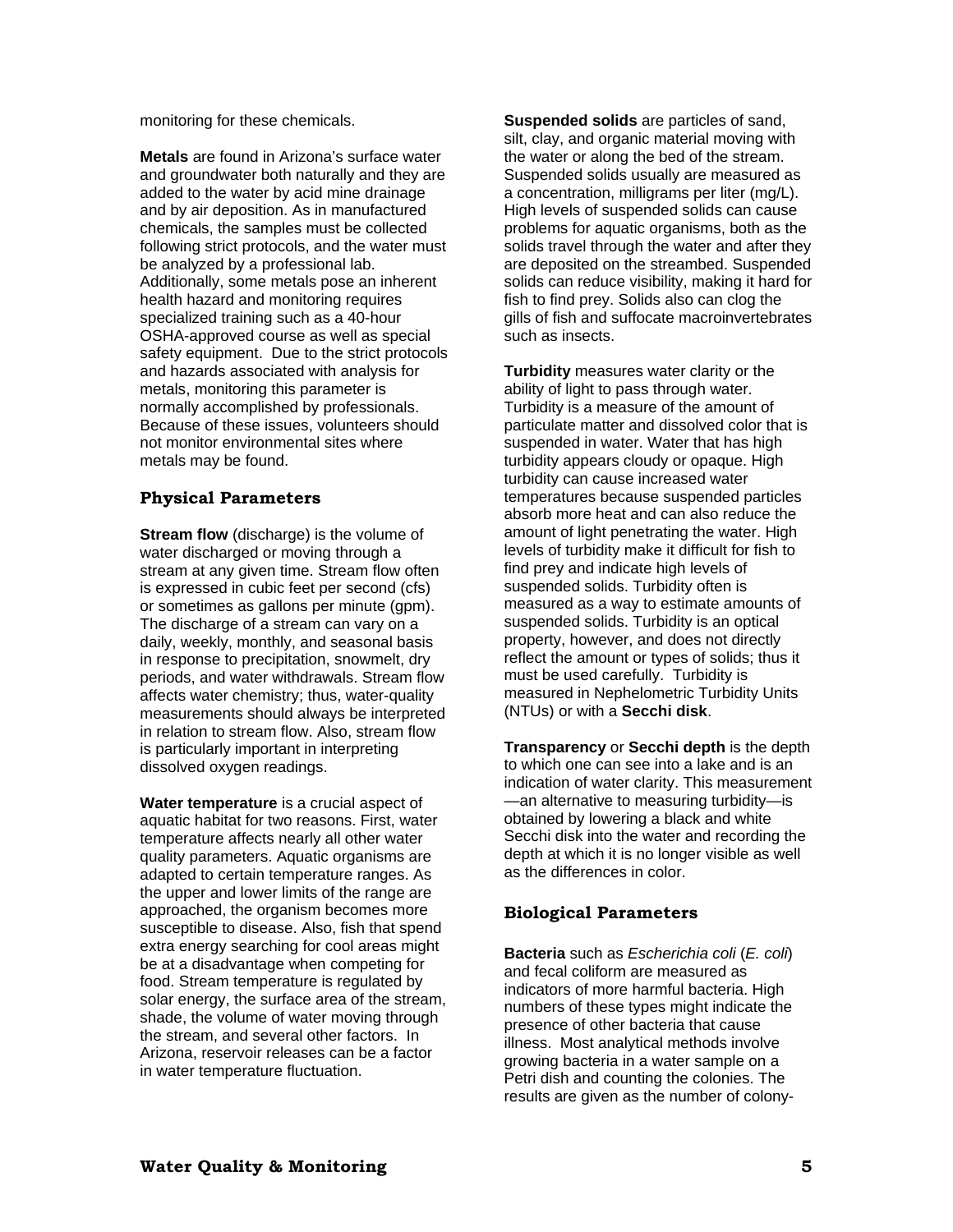| Source                  | <b>Common Pollutants or Impacts</b>                                                                                                                          |
|-------------------------|--------------------------------------------------------------------------------------------------------------------------------------------------------------|
| Construction            | Sediment, turbidity, total suspended and dissolved solids, thermal impacts,<br>dissolved oxygen/biochemical oxygen demand                                    |
| Cropland                | Sediment, turbidity, total solids, nutrients, thermal impacts, pesticides                                                                                    |
| Grazing land            | Sediment, fecal bacteria, turbidity, nutrients, thermal impacts                                                                                              |
| Forestry                | Sediment, turbidity, total solids, thermal impacts                                                                                                           |
| Lawns/Golf courses      | Nutrients, turbidity, total solids, bacteria                                                                                                                 |
| Marinas/Boat usage      | Nutrients, bacteria, petroleum hydrocarbons                                                                                                                  |
| Mining                  | Sediment, alkalinity, pH, total dissolved solids, leached metals                                                                                             |
| Recreation              | Fecal bacteria, nutrients, turbidity, total solids                                                                                                           |
| Septic systems          | Fecal bacteria, nutrients, dissolved oxygen/biochemical oxygen demand,<br>conductivity, thermal impacts                                                      |
| Sewage treatment plants | Dissolved oxygen/biochemical oxygen demand, turbidity, total solids, conductivity,<br>nutrients, fecal bacteria, thermal impacts, pH, manufactured chemicals |
| Suburban/Urban runoff   | Turbidity, nutrients, thermal impacts, conductivity, dissolved oxygen/biochemical<br>oxygen demand, bacteria, metals, petroleum hydrocarbons                 |

**Table 3.** Common water quality impacts potentially associated with selected land uses.

forming units (CFU) per 100 milliliters (ml) of water.

Bacteria populations fluctuate in response to stream flow, temperature, energy sources, disturbance of the streambed, time of year, and time of day. Bacteria can survive for long periods on land and in stream sediments.

#### **Benthic macroinvertebrates** are

organisms that are large (macro) enough to be seen with the naked eye and lack a backbone (invertebrate). Benthic refers to the bottom of a waterway. Examples of benthic macroinvertebrates include insects in their larval or nymph form, crayfish, clams, snails, and worms. Most live part or most of their life cycle attached to submerged rocks, logs, and vegetation. The basic principle behind the study of macroinvertebrates is that some are more sensitive to pollution than others. If a stream site is inhabited by organisms that can tolerate pollution and the more pollutionsensitive organisms are missing, a pollution problem is likely.

#### **Submerged aquatic vegetation** (SAV)

provides invaluable benefits to aquatic ecosystems. SAV refers to plants that float or grow below the water surface. It not only provides food and shelter to fish and invertebrates but also produces oxygen, traps sediment and absorbs nutrients such as nitrogen and phosphorus. Whereas SAV are dependent upon the transmission of sunlight through the water, the location of individual species depends upon a variety of factors such as salinity, depth and bottom sediment.

#### **Other microorganisms** include **protests** such as amoebas, *Giardia* and **cyanobacteria**. These and many other organisms can be toxic to humans, livestock and other mammals consuming water.

## **Field Conditions**

Whenever any monitoring is done, specific information gathered about field conditions (weather, stream flow, livestock grazing, other activities) and documentation on sample handling and equipment is critical. Without this type of information, agencies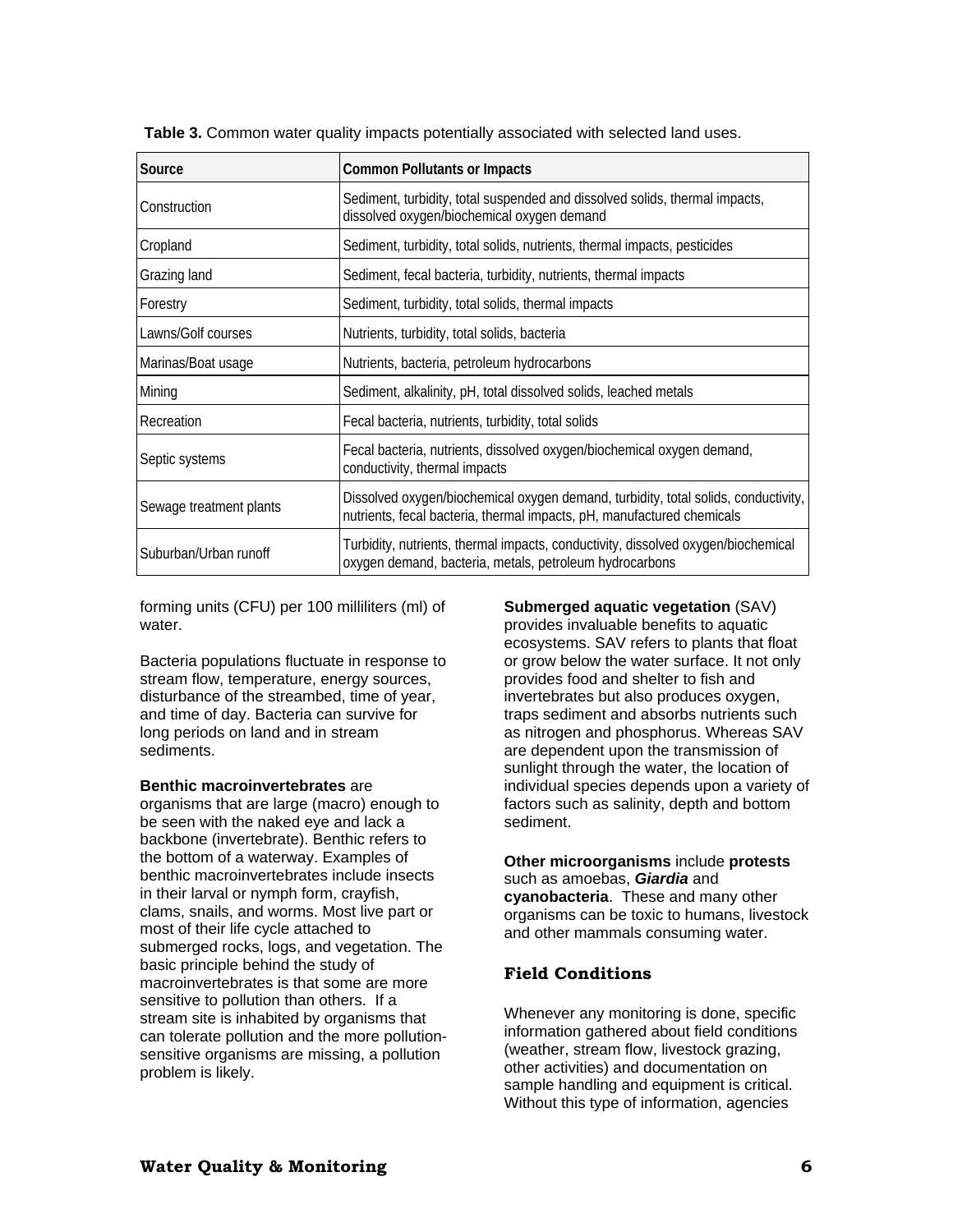such as ADEQ or the USEPA cannot accurately interpret the data.

## **LAND USE IMPACTS ON WATER QUALITY**

If you have a concern that certain land uses or activities in your watershed may be impacting water quality, you may be able to focus your monitoring efforts. Many land uses have specific types of water quality impacts associated with them. For example, excess lawn fertilizers and pet waste often result in runoff from residential areas containing high levels of bacteria and phosphorus or nitrogen. Table 3, from USDA-CSREES Volunteer Water Quality Monitoring Project, contains a list of land uses and potential water quality impacts.

## **WATER-QUALITY MONITORING**

For many years, agencies and citizens across the United States have been monitoring water quality as a way to track pollution and determine the condition of aquatic ecosystems. We monitor water quality to:

- $\overline{U}$  Identify particular pollutants of concern
- $\sqrt{10}$  Identify whether the quality of the water is sufficient for a particular use
- $\overline{C}$  Target sources of pollution
- <sup>₩</sup> Detect trends
- $\overline{A}$  Determine the effectiveness of watershed restoration and enhancement projects
- $\sqrt{2\pi}$  Census the water quality status of a particular water body

Recently, citizens have begun to monitor additional aspects of aquatic systems to gain a more complete picture of watershed health. These aspects include stream life, such as macroinvertebrates, the physical structure of the stream, and habitat conditions. By monitoring water quality, stream life, and habitat, we can better understand the health of stream ecosystems.

"We should do some monitoring" is a common response when concerns are expressed about local watershed conditions or resources. But you need to consider many issues before acting on this idea. There's a long list of potentially useful watershed characteristics that can be assessed, and an even longer list of ways to assess them. Without some careful planning, you may waste a lot of time, energy, and money.

You can use monitoring to identify both watershed enhancement opportunities and to evaluate results of enhancement activities. Monitoring can be very challenging, however, because regardless of location within a watershed (stream, riparian area, wetland, or upland), there are many conditions that can be measured. Furthermore, these conditions vary a lot depending on time, location, and management approaches.

Simply put, you may need to take many careful measurements in order to understand a situation. Usually, there are few shortcuts to a well-designed watershed evaluation or monitoring plan.

Many formal watershed assessments and resource monitoring programs have been or soon will be conducted under a variety of public and private initiatives. Detailed guidelines and technical assistance on these activities are available from many organizations (see the **Resources** section at the end of this chapter).

This section simply provides a general overview of some important considerations when undertaking nearly any type of watershed evaluation or monitoring effort. It will serve as a foundation for your work with specific projects as discussed in other chapters in this section.

## **VOLUNTEER MONITORING**

Local residents can play a large role in water-quality monitoring. Volunteer monitors work in partnership with a variety of groups, from grassroots nonprofits to watershed councils, soil and water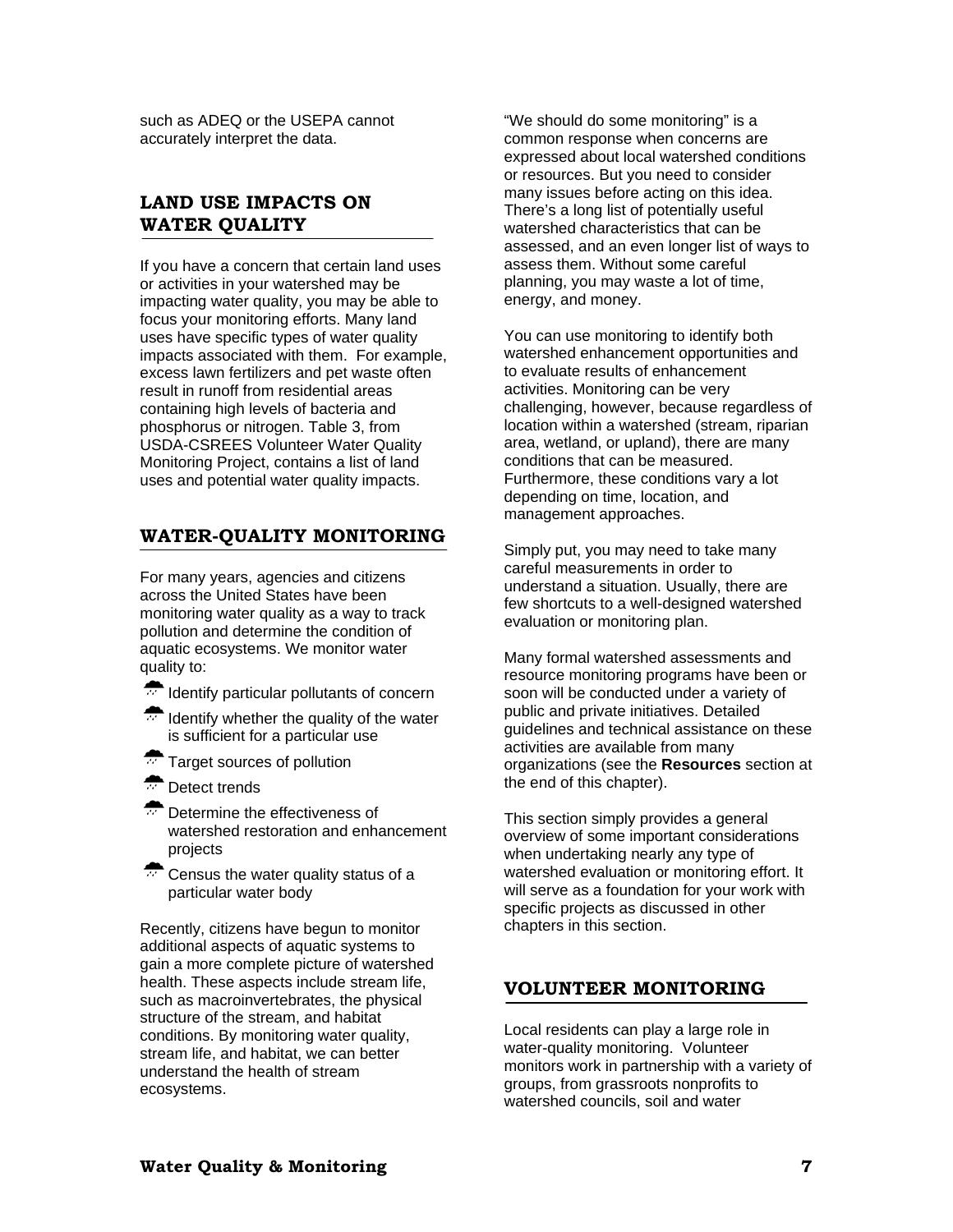conservation districts, and agencies. Volunteers become involved in monitoring programs for many reasons. These reasons include:

- $\bigtriangledown$  To promote stewardship;
- $\sqrt{2\pi}$  To take ownership and responsibility for local water resources;
- $\overline{C}$  To identify problems in surface water and groundwater:
- $\overline{M}$  To contribute to their community; and
- $\overline{X}$  To learn about the environment.

Volunteer groups also partner with state agencies in the process of establishing **Total Maximum Daily Loads** (TMDLs) of pollutants, while others work with landowners to monitor the effects of best management practices. Working with federal or state agencies—in this case ADEQ—is an important step towards assisting in monitoring watershed health. Potential volunteers or groups are encouraged to work with ADEQ to develop a water quality monitoring program. Other helpful agencies include the U.S. Geological Survey (USGS), and the Natural Resources Conservation Service (NRCS). The Forest Service, National Park Service and Bureau of Land Management may also be of assistance.

Volunteer monitors come together to share data, program management techniques, and experiences through such forums as the quarterly newsletter *The Volunteer Monitor* and the National Volunteer Monitoring Conference. Organizations such as Global Learning and Observations to Benefit the Environment (GLOBE) and Global Rivers Environmental Education Network (GREEN) promote the involvement of youth in waterquality monitoring.

This section is aimed at individuals or groups interested in learning more about citizen-based monitoring. It also describes several monitoring strategies and presents 10 components of a successful monitoring project. Detailed information on parameters, monitoring strategies, and citizen-based monitoring can be found in the references at the end of this chapter.

## **MONITORING PROTOCOLS**

Once you've determined exactly what you are going to monitor, you'll need to decide exactly how you will monitor. A variety of resources are available to draw from when developing your program's monitoring protocols. Many volunteer monitoring programs have successfully modified established monitoring methods or developed new methods that are supported by established scientific methodologies. When backed by strong quality assurance and quality control (QA/QC) procedures, these "volunteer" methods can be acceptable for many uses. Using widely accepted monitoring procedures such as those approved by the USEPA can be very important for data credibility.

If your plan for monitoring is to assist ADEQ, then ADEQ requires that all water quality monitoring have appropriate standard procedures (SAPs) and quality assurance procedures (QAPs). These documents help determine if ADEQ is going to be able to use your data. A Quality Assurance Project Plan (QAPP) is imperative if the data is intended to be used (see below for more information on QAPPs). Volunteers are encouraged to work with water monitoring professionals to develop these documents prior to implementing monitoring.

Another tremendous source for information regarding monitoring methods is the Volunteer Monitoring Methods series by USEPA (see **Resources**). This series includes methods for monitoring lakes, streams, and estuaries, as well as guidance for monitoring wetlands and QA/QC project plan development. Each manual describes in great detail methods appropriate for volunteers and provides numerous references to a variety of volunteer monitoring programs and other methods. The *Volunteer Monitor* newsletter sponsored by USEPA publishes descriptions of new or innovative monitoring methods, as well as program management ideas, and includes extensive contact information (see **Resources**).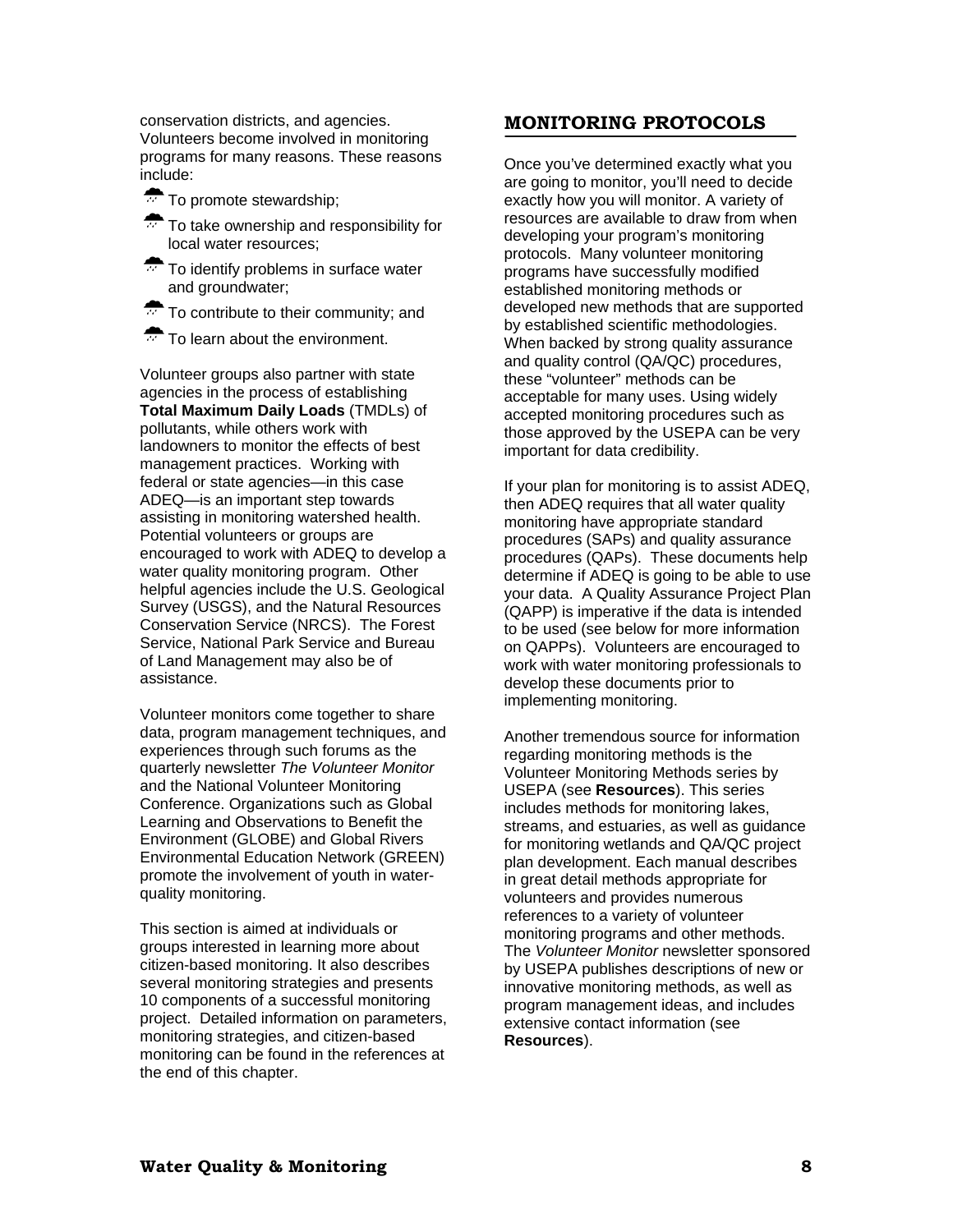# **MONITORING STRATEGIES**

A monitoring strategy describes what, how, and where you will monitor in order to answer a particular water-quality question. In order to gain useful data from a waterquality monitoring project, it is essential to articulate the question you are trying to answer. From this question you develop the goals and objectives for the project. In turn, these goals and objectives will guide you in designing a monitoring strategy.

Your monitoring question will guide you in deciding which parameters, where, and when to sample. Examples of monitoring

questions include:

- $\bigoplus$  Have suspended sediment levels changed over time at a site?
- $\overline{H}$  How do nutrient levels vary among streams that flow through areas with different land uses?
- $\rightarrow$  Has water temperature changed as a result of planting willows along a small stream?

Each question will produce a different monitoring strategy. See Table 4 for examples of increasingly specific goals and objectives and *Appendix A* for a complete matrix of monitoring activities typically performed by volunteers.

| Purpose                                                                 | Goal                                                                                                                                        | Method                                                                                                                                                                                                                                                                                                                                                               |
|-------------------------------------------------------------------------|---------------------------------------------------------------------------------------------------------------------------------------------|----------------------------------------------------------------------------------------------------------------------------------------------------------------------------------------------------------------------------------------------------------------------------------------------------------------------------------------------------------------------|
| Support ADEQ total maximum<br>daily load (TMDL) development.            | Collect data of appropriate quality<br>for use in ADEQ temperature<br>computer models.                                                      | Measure continuous temperature and<br>flow (end of summer) at the mouth of<br>major tributaries to the mainstem river.<br>Compile temperature data and quality<br>assurance information in ADEQ data<br>forms. Submit data electronically in<br>ADEQ forms at end of season.                                                                                         |
| Fill data gaps identified in<br>watershed assessment.                   | Measure water quality and habitat<br>inlow-gradient streams flowing<br>through agricultural lands.                                          | Measure pH, dissolved oxygen, and<br>temperature frequently enough to<br>detect diurnal fluctuations in summer.<br>Collect macroinvertebrates in early fall<br>and compare results from professional<br>identification with those from ADEO<br>reference sites.                                                                                                      |
| Educate community about links<br>between water quality and land<br>use. | Collect sufficient data to<br>demonstrate differences in water<br>quality in streams bordered by<br>healthy and degraded riparian<br>zones. | Assemble existing water quality<br>information from two contrasting areas<br>and summarize in a poster for library<br>display. Measure shade, channel<br>width, and substrate once a year and<br>water quality quarterly at two<br>contrasting sites. Interpret data by<br>comparing existing standards and<br>illustrating differences in seasonal<br>fluctuations. |
| Monitor effectiveness of<br>restoration projects.                       | Collect sufficient water quality data<br>to detect trends or for at least 5<br>years.                                                       | Measure shade, flow, and channel<br>characteristics at restoration sites<br>once a year. Collect continuous data<br>upstream and downstream of<br>restoration sites during summer. Use<br>appropriate step trend analysis to<br>compare data collected before and<br>after a restoration project.                                                                    |

**Table 4.** Examples of increasingly specific goals for watershed monitoring projects (Oregon State University, 2002).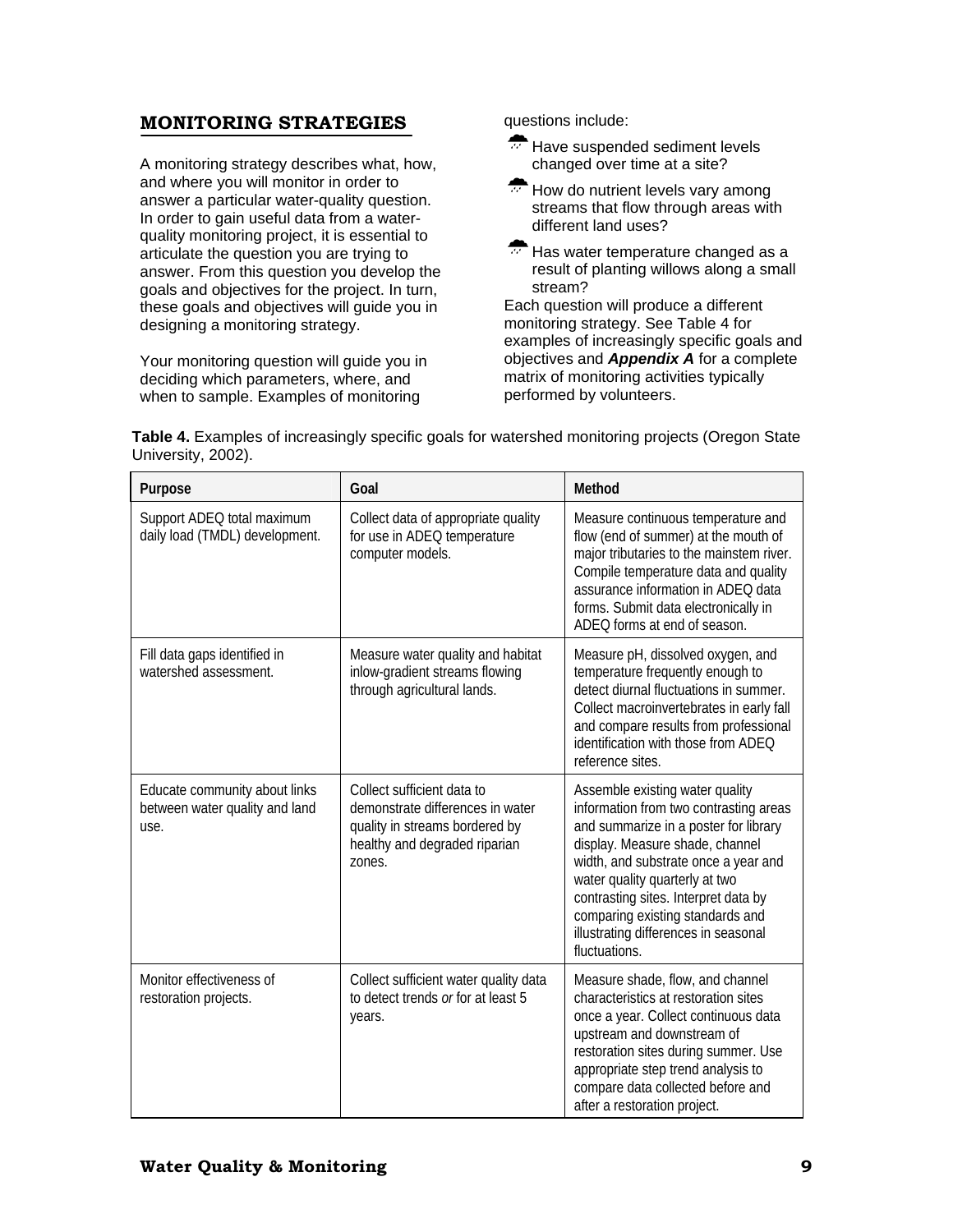

**Figure 3.** Before and after monitoring. Note that USEPA recommends monitoring background conditions at the same time as each monitoring sample is taken.

One of the challenges of designing a waterquality monitoring strategy and interpreting the resulting data is that stream conditions can change hourly, daily, seasonally, annually, and over the long term, even without human impacts. Dissolved oxygen concentrations, for example, can change throughout the day as water temperature changes and algae respire. Stream flow will vary from day to day, month to month, and between years; these changes affect the levels of many parameters. To yield useful information, a monitoring strategy must address this variability.

Trend, baseline, and effectiveness monitoring are three types of monitoring that address common monitoring questions. This section briefly introduces each type and applies it to monitoring stream temperature. These and other monitoring types are discussed further in many of the resources listed at the end of this chapter.

## **TREND MONITORING**

Trend monitoring involves repeated measurements at a site over a period of time. These measurements are examined to see whether a pattern emerges such as an increase, decrease, or cycle.

A typical trend monitoring question about temperature might sound like "Has stream temperature increased over time at a particular site?" In order to determine whether stream temperature has increased at a site, it is important to measure other factors that affect stream temperature and to understand how temperature varies with background temperature. Stream flow, for example, is extremely important. The smaller the volume of water, the more easily it heats. Therefore, stream flow should be considered when developing a monitoring strategy. It is important to separate the effects of changes in stream flow from the effects of changes in land use.

It also is important to monitor at the same time in the summer each year. Monitoring should be done during the time that impacts are expected.

# **BASELINE MONITORING**

Baseline monitoring establishes a reference point. This reference point then can be compared with future conditions or against a standard.



**Figure 4.** Pre- and post-treatment monitoring.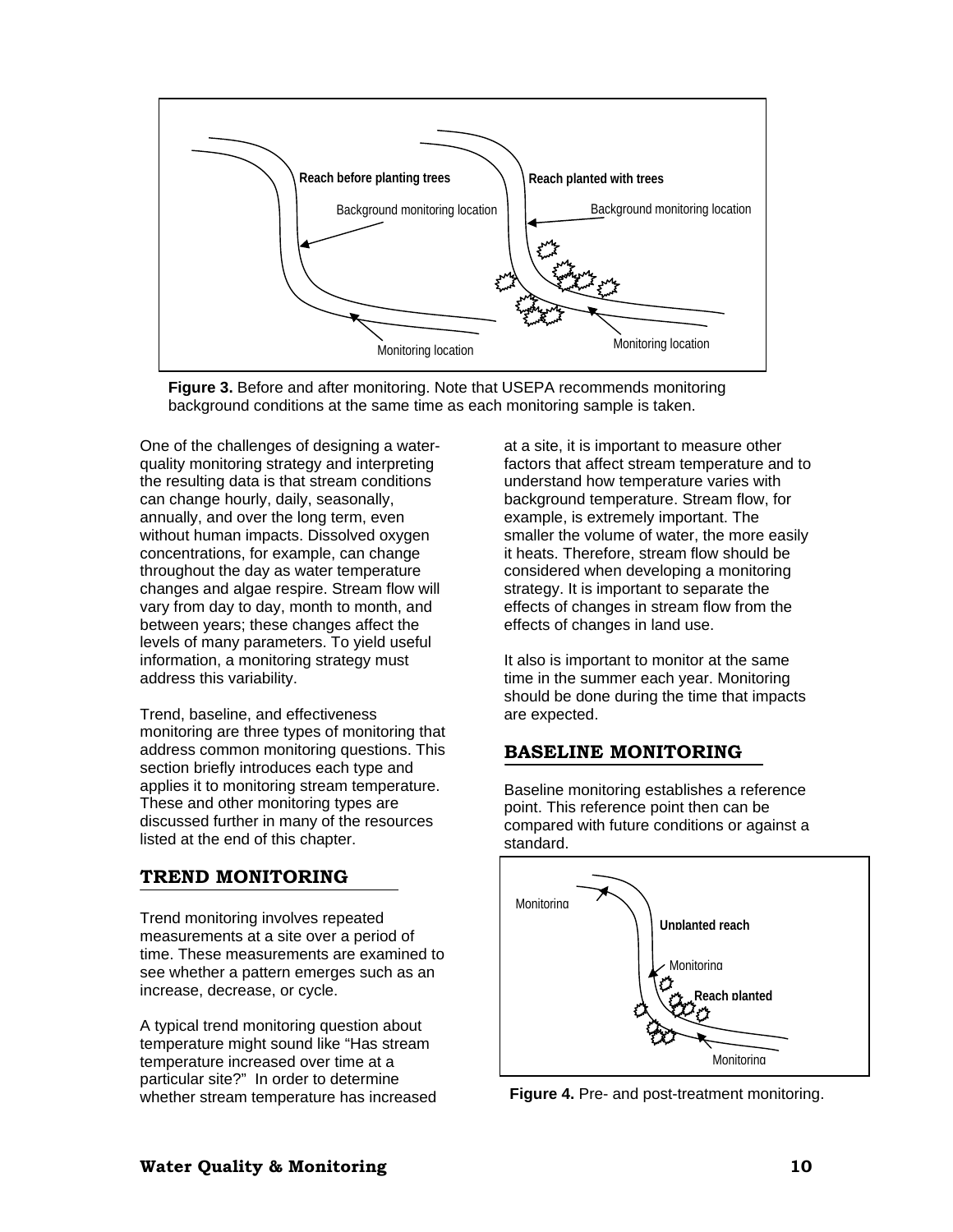



For example, a typical question for monitoring total dissolved solids (TDS) using baseline monitoring is "What is the TDS at a site, and how does that compare to Arizona's water-quality standard?"

For baseline monitoring of stream temperature, collect measurements from late spring throughout the summer and into early fall at a particular point.

## **EFFECTIVENESS MONITORING**

Effectiveness monitoring is used to determine whether a management activity has produced the desired water-quality results or benefits and would address the stream temperature question: "Did planting cottonwoods along the stream improve water temperature?" Three common approaches to effectiveness monitoring are to monitor before and after the project, upstream and downstream of the project, or paired reaches.

Monitoring before and after riparian planting provides data that can be difficult to interpret. In this approach, monitoring takes place at a single point at the downstream end of the area to be planted (Figure 3). Stream temperature is monitored before the trees are planted and again as the shade develops.

This approach is challenging because changes in precipitation and discharge can affect water temperature. The year before the willows are planted, for example, might be a low water year, while two summers later the flows might be extremely high. Take these fluctuations into account when interpreting data. It might be hard to say with certainty whether changes in stream temperature were caused by the increased shade or by natural factors.

Another common approach is to monitor upstream and downstream of a project (Figure 4). This strategy provides more information than the before–after approach because both sites experience the same changes in stream discharge, climate, and other factors. The natural variations in stream conditions are accounted for. This method of monitoring is in fact required by the USEPA for monitoring effectiveness of environmental projects.

The most useful monitoring strategy is the paired reach strategy (Figure 5). In this strategy, water temperature is monitored at the upstream and downstream ends of two adjacent stream reaches. Then willows are planted along one of the reaches. Both reaches are monitored to see whether the planted reach responds differently over time than the unplanted reach. This strategy accounts for sources of variability before, during, and after the project. It also provides a control reach against which the planted reach can be compared.

# **MONITORING PLAN**

Once you've determined how you will monitor, you will likely want to create monitoring procedures manual. Having a detailed written manual helps to ensure consistency between monitors and over time, and is an important quality assurance element for many programs. While you will want to prepare a monitoring manual specific to your program, there is no point in "reinventing the wheel." There are many number of good resources from which to adapt materials. A search of the Internet will uncover many hundreds. In the resources section, there is a list of selected Extensionassociated monitoring manuals to get you started. Also, have ADEQ review your plan if they will eventually use the data.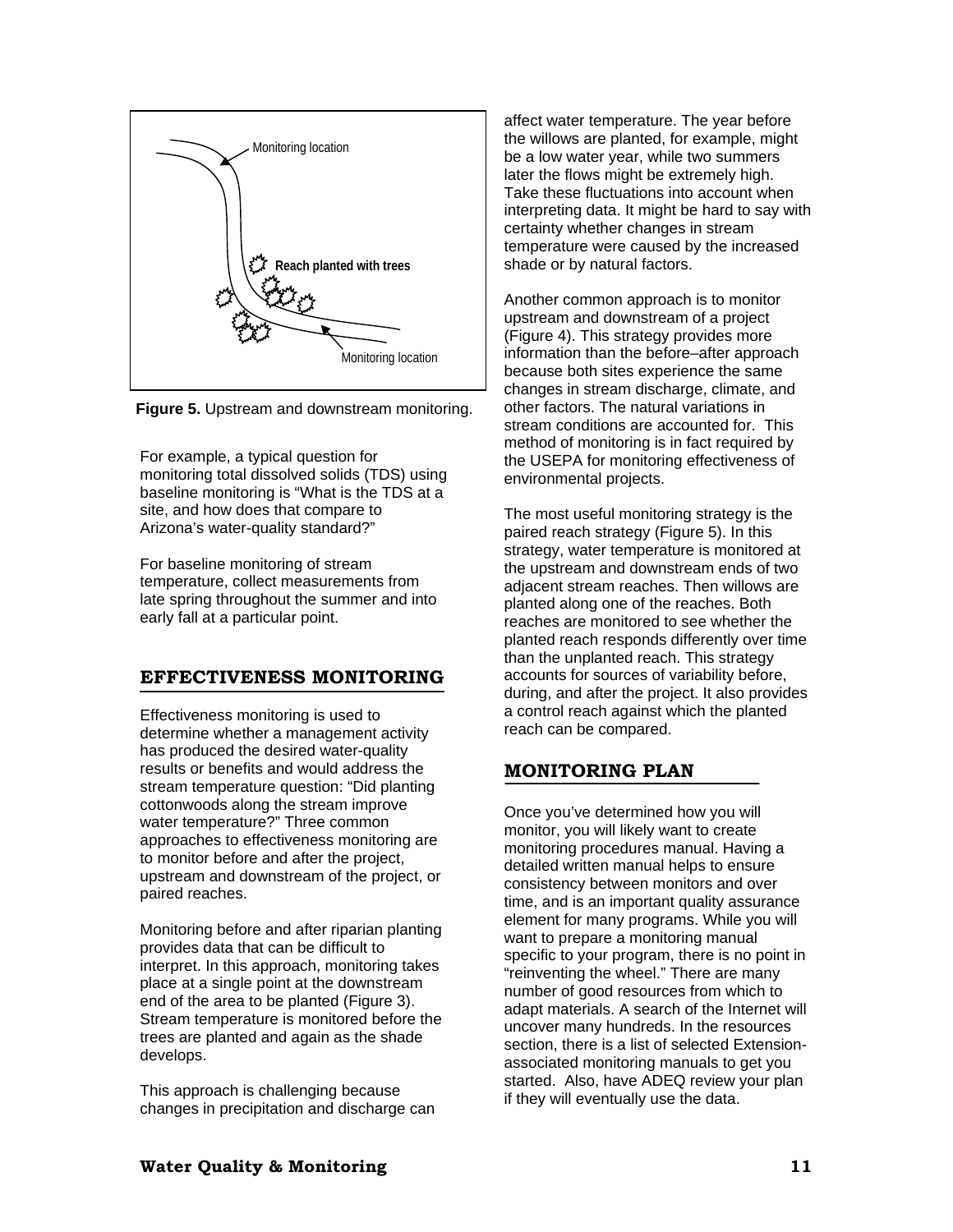# **TEN COMPONENTS OF A SUCCESSFUL WATER-QUALITY MONITORING PROGRAM**

This section introduces considerations for anyone wishing to start a water-quality monitoring program. These considerations and others are discussed in more detail in publications such as Volunteer Stream Monitoring: A Methods Manual (USEPA, 1997), The Volunteer Monitor's Guide to Quality Assurance Project Plans (USEPA, 1996), Starting Out in Volunteer Water Monitoring (USEPA, 1998;

www.USEPA.gov/owow/monitoring/

volunteer/startmon.html) and the Designing Your Monitoring Strategy: Basic Questions and Resources to Help Guide You (USDA-CSREES Volunteer Water Quality Monitoring Project (see **Resources** at the end of this chapter).

## **1. A diverse Technical Advisory Committee.**

A Technical Advisory Committee (TAC) is a group of people who can provide technical review of all stages of the monitoring project. A TAC might:

- $\overline{\mathcal{F}}$  Give advice on monitoring questions and the sampling strategy;
- $\overline{F}$  Find resources such as monitoring equipment and money;
- $\overline{w}$  Promote community buy-in of the project;
- ¼Review the results and conclusions for credibility;
- $\overline{A}$  Assist with data interpretation and presentation; and
- $\overline{\mathcal{F}}$  Vouch for the project's credibility to agencies.

A broad selection of technical expertise and diverse perspectives will make the project both scientifically sound and acceptable to the community. The TAC might be composed of university scientists, natural resource agency staff, watershed stakeholders, landowners, and interested citizens.

Include state and federal monitoring experts as much as possible. You might want to invite participation from the United States Geological Survey (USGS), the Arizona Department of Game and Fish, ADEQ, or other agencies that manage land in the watershed, major industries in the basin, and industries or cities that have permits to discharge into the river.

Different TACs have varying amounts of involvement in monitoring projects. Some meet annually to review the project and results. Other TACs never meet formally, but their individual members review draft plans and reports and are available for consultation as time allows.

## **2. Clear monitoring questions.**

A clear monitoring question is essential for producing useful monitoring results. The Designing Your Monitoring Strategy: Basic Questions and Resources to Help Guide You, published by USDA-CSREES Volunteer Water Quality Monitoring Project, suggests that defining the problem, goals, and objectives at the beginning of a monitoring project will help structure the monitoring so that the data collected provide reliable answers to the questions (USDA-CSREES, 2004). Table 4, produced by the Oregon Department of Environmental Quality Volunteer Monitoring Coordinator, provides a matrix that can help you set goals and objectives for your project. The USDA-CSREES Volunteer Water Quality Monitoring Project has an extensive matrix (following this section) to assist you with this process. Don't forget that your TAC also can help with this process.

### **3. A quality assurance project plan (QAPP).**

A quality assurance project plan outlines monitoring procedures in detail so that the samples, data, and reports are of high enough quality to meet project objectives. It describes the field, lab, and data management protocols; procedures for training and overseeing volunteers; and data interpretation and presentation methods.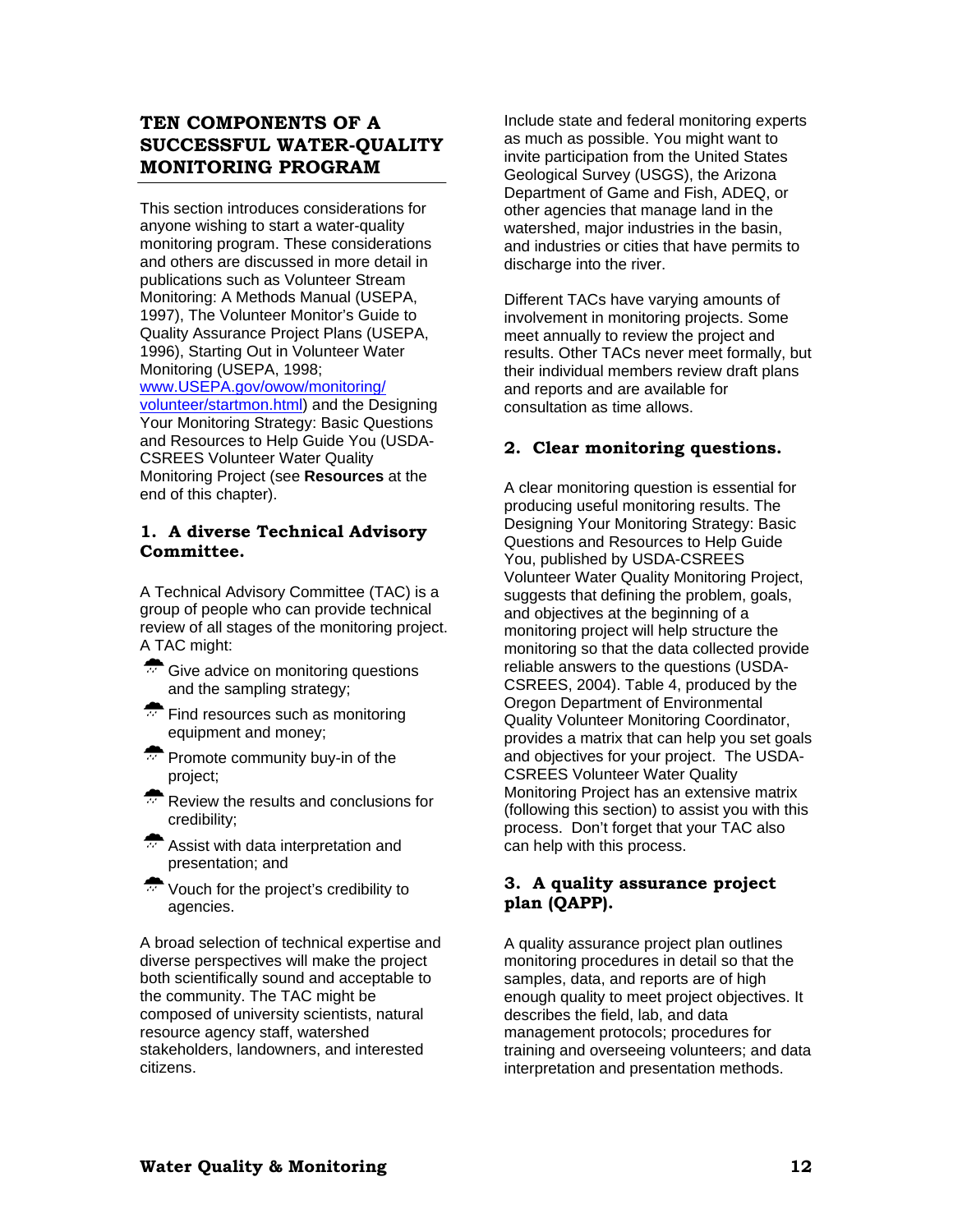Ideally, the plan is developed in collaboration with the TAC and is approved by funding agencies or those that will use the data, such as ADEQ. In Arizona, ADEQ's Volunteer Monitoring Coordinator provides input into these plans and approves them. USEPA's The Volunteer Monitor's Guide to Quality Assurance Project Plans provides step-by-step instructions on how to develop a quality assurance project plan.

## **4. A well-designed sampling strategy.**

A sampling design or strategy is the "what, where, when, and how" of water-quality monitoring. Choose parameters, sampling schedules, sampling locations, and methods that will answer your monitoring questions.

## **5. Appropriate testing methods.**

The method you choose to measure each parameter plays a large role in the overall quality of your data. In choosing methods, take the following factors into consideration.

Precision and accuracy describe the repeatability of the measurement and how close it is to the true value of the parameter, respectively. Most parameters can be measured at varying levels of precision and accuracy. A colorimetric pH kit, for example, might measure pH to a precision and accuracy of +/- 1 pH unit. A pH meter and probe, on the other hand, might measure pH with a precision and accuracy of 0.1 pH unit. Equipment such as a pH meter must be properly calibrated to be both precise and accurate in measurements.

Cost generally increases as precision and accuracy increase. It is not always necessary to use highly accurate methods, so you might want to prioritize where to put your money.

The level of expertise necessary to produce reliable data depends on the method. Depending on the time available for training and supervision of volunteers, you might want to choose a simple method with few steps and chemical reagents versus a more complex method.

## **6. Quality assurance (QA) and quality control (QC).**

Quality assurance and quality control, often referred to as QA/QC, ensure the quality of the data. According to the Oregon Plan for Salmon and Watersheds' Water Quality Monitoring Guidebook, quality assurance is the overall project management, including organization, planning, data collection, documentation, and quality control. Quality control, on the other hand, is a series of technical activities conducted routinely to minimize errors (OPSW, 1999). Errors can occur in the field, lab, or office, so QC should be included in all aspects of the project.

Examples of QC activities include repeating field measurements, calibrating equipment properly, splitting samples with a professional lab, reviewing data sheets for errors, and checking an electronic database against data sheets. The Volunteer Monitor's Guide to Quality Assurance Project Plans provides more detailed guidance on QA/QC activities (USEPA, 1996).

# **7. Training.**

Monitoring staff or volunteers must receive training and commit to collect data according to the monitoring plan and selected methods. Staff or volunteers must coordinate sample collection, equipment calibration and maintenance, and chemical management (if any). Training should be conducted periodically, even if participants have been monitoring for a long time. Include a description of the training procedures and schedule in the monitoring plan.

## **8. Safety.**

Always follow safety precautions in the field and laboratory; no water sample is worth injury, exposure, or death. Encourage individuals collecting field data to work with a partner at all times. Cancel monitoring during hazardous weather. If monitors will be wading streams, provide training on estimating hazardous stream flows. In both the lab and the field, wear gloves and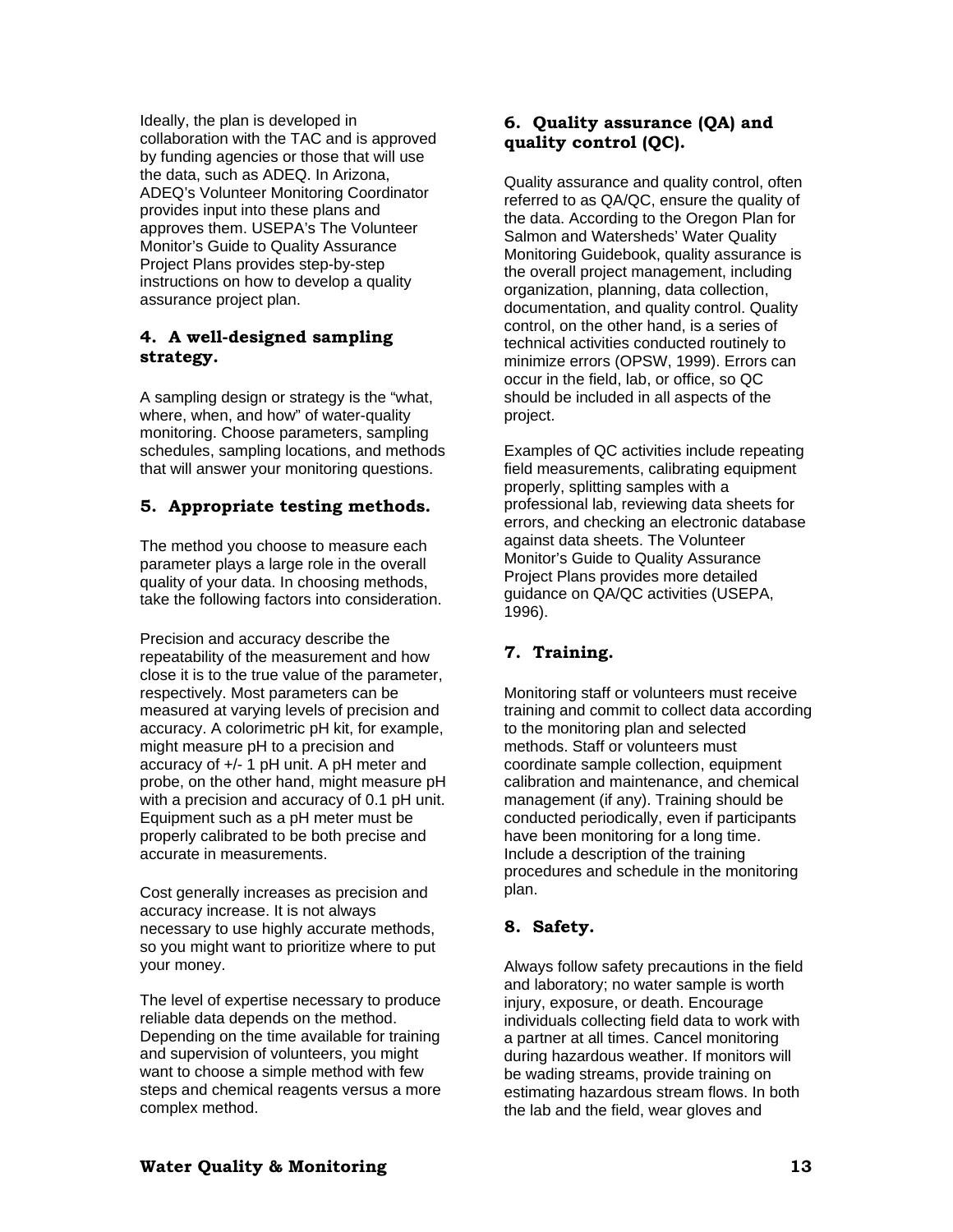goggles when using chemicals. Dispose of chemicals properly.

## **9. Data management.**

Collect and store data so that they are easily accessible in case your project experiences staff turnover or receives requests for data from outside organizations. Use a field data sheet when collecting water samples and testing them in the field. Data sheets will help you be consistent in your field procedures. They also provide space to record observations that might help you interpret the data.

Store data on a computer and back them up on disks. Whether you use a database program or spreadsheet program, the format should be easy for someone outside the project to understand. ADEQ does have a preferred data storage format for sharing data. Data that goes to ADEQ must have a quality assurance project plan.

## **10. Data interpretation and presentation.**

Data interpretation and presentation are the final steps, and often the ultimate goal, of monitoring. When designing a monitoring plan, it is critical to include enough time and funding for data interpretation and presentation to the community, TAC, agencies, and other stakeholders. These steps allow the data to be used by water resource management agencies, landowners, and local decision makers.

When interpreting data, keep in mind the questions you asked when developing your monitoring plan. Use charts and graphs to attempt to answer the questions. Ask the TAC to review drafts of your reports and findings before you present them to the public.

When presenting your results and findings, keep your audience in mind. Different groups might want different products. An agency, for example, might be interested in tables, or might prefer to receive the data electronically. Local residents, on the other hand, might be more interested in seeing the information in newspaper articles, a poster

at the local library, or an easy-to-read publication. For a lay audience, it is important to:

- $\clubsuit$  Use charts, graphs, maps, and pictures;
- $\mathbb{R}$  Reduce tables of numbers to summary statistics; and
- $\overline{M}$  Write clearly and eliminate technical terms.

The Massachusetts Water Watch Partnership has produced a manual, *Ready, Set, Present!*, that focuses on presenting water-quality data to a range of audiences using many different methods. The manual covers oral presentations, written presentations, effective graphics, media relations, and exhibits (Massachusetts Water Watch Partnership, 2000).

Portions of this chapter were adapted or reprinted with permission from the Oregon State University Extension Service publication EM 8714, *Watershed Stewardship: A Learning Guide* (Oregon State University, Corvallis, Oregon, new July 1998, revised January 2002), 485 pp. \$42.00.

# **SUMMARY**

Water quality describes the chemical, physical, and biological aspects of water, generally in terms of suitability for a particular use. Water-quality monitoring is the process of sampling and analyzing water conditions and characteristics (USEPA, 1997). These characteristics, such as dissolved oxygen, pH, and temperature, are known as parameters.

Local residents and agencies monitor water quality to:

- $\overline{10}$  Identify particular pollutants of concern;
- $\overline{11}$  Identify whether the quality of the water is sufficient for a particular use;
- $\sqrt{1 + r}$  Target problem areas;
- $\bigtriangledown$  Detect trends; and
- $\overline{w}$  Determine the effectiveness of restoration or enhancement projects.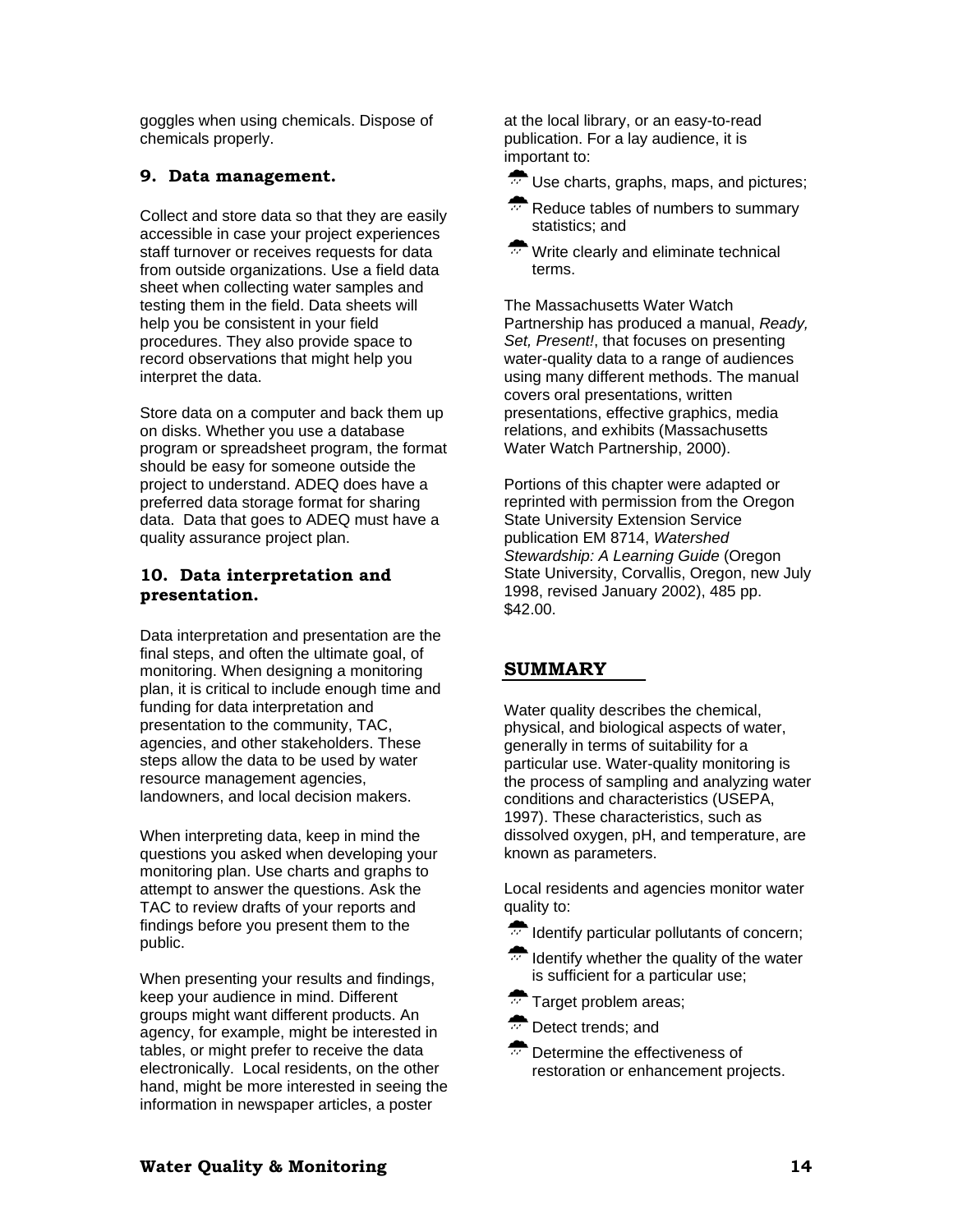Commonly monitored parameters are:

 $\clubsuit$  pH:

 $\bigstar$  conductivity;

 $\rightarrow$  phosphorus;

 $\clubsuit$  stream flow;

- $\rightarrow$  nitrogen;
- $\bigstar$  bacteria;

 $\bigstar$  total dissolved solids;

- $\bigstar$  turbidity;
- $\overline{a}$  dissolved oxygen;
- temperature; and
- suspended solids.

Asking a monitoring question and developing a monitoring strategy are two important parts of water-quality monitoring. Three common types of monitoring are trend monitoring, baseline monitoring, and effectiveness monitoring. To monitor the effectiveness of a best management practice, before and after monitorirng provides the most useful information.

Ten important considerations to keep in mind when developing a monitoring program are:

- 1. Include a diverse Technical Advisory Committee;
- 2. Develop a quality-assurance project plan;
- 3. Establish clear monitoring questions;
- 4. Design well-designed sampling strategy;
- 5. Use appropriate testing methods;
- 6. Develop quality assurance and quality control;
- 7. Conduct regular training and re-training;
- 8. Train for field and laboratory safety; and
- 9. Develop a strategy for data management as well as data interpretation and presentation.

Portions of this document were modified or reprinted with permission from Oregon State University Extension Service publication EM 8714, *Watershed Stewardship: A Learning Guide* (Oregon State University, Corvallis, Oregon, new July 1998, revised January 2002), 485 pp. \$42.00.

## **WORDS TO KNOW**

**Algae** – Simple, single-celled, colonia, or multi-celled, mostly aquatic plants.

**Bacteria** – Microscopic unicellular organisms, typically round, rod-like, spiral or thread-like. Bacteria are an important part of aquatic and terrestrial food webs. Bacteria may be a source of disease.

**Biochemical oxygen demand (BOD)** – A measure of the amount of oxygen removed by aquatic life. Measuring BOD is used to determine the level of organic pollution in a water body—the greater the BOD, the greater the water pollution.

**Chlorophyll** – The green pigments of plants. *Chlorophyll a* and *Chlorophyll b* are the two most common forms. Cholorphyll reactions generate sugars, oxygen and carbon dioxide.

**Electrical Conductivity** – A measure of the ability of a solution to carry an electrical current.

**Contaminant** – A substance in water of public health or welfare concern, usually undesirable and found in concentrations higher than normal.

**Dissolved oxygen (DO)** – Concentration of oxygen dissolved in water. DO is important for most aquatic life. A lack of adequate dissolved oxygen is an indicator of poor water quality.

**Heavy metal** – Metallic elements with high atomic weights that are generally toxic in relatively low concentrations to plant and animal life. Heavy metals tend to accumulate in the food chain. Examples include lead, mercury, cadmium, chromium, and arsenic.

**Invertebrate** – An animal without a spinal cord, usually replaced by a hard exoskeleton or shell. Examples include insects, spiders, crayfish, snails, or clams.

**Ions** – An atom or molecule that carries an electrical charge (either positive or negative).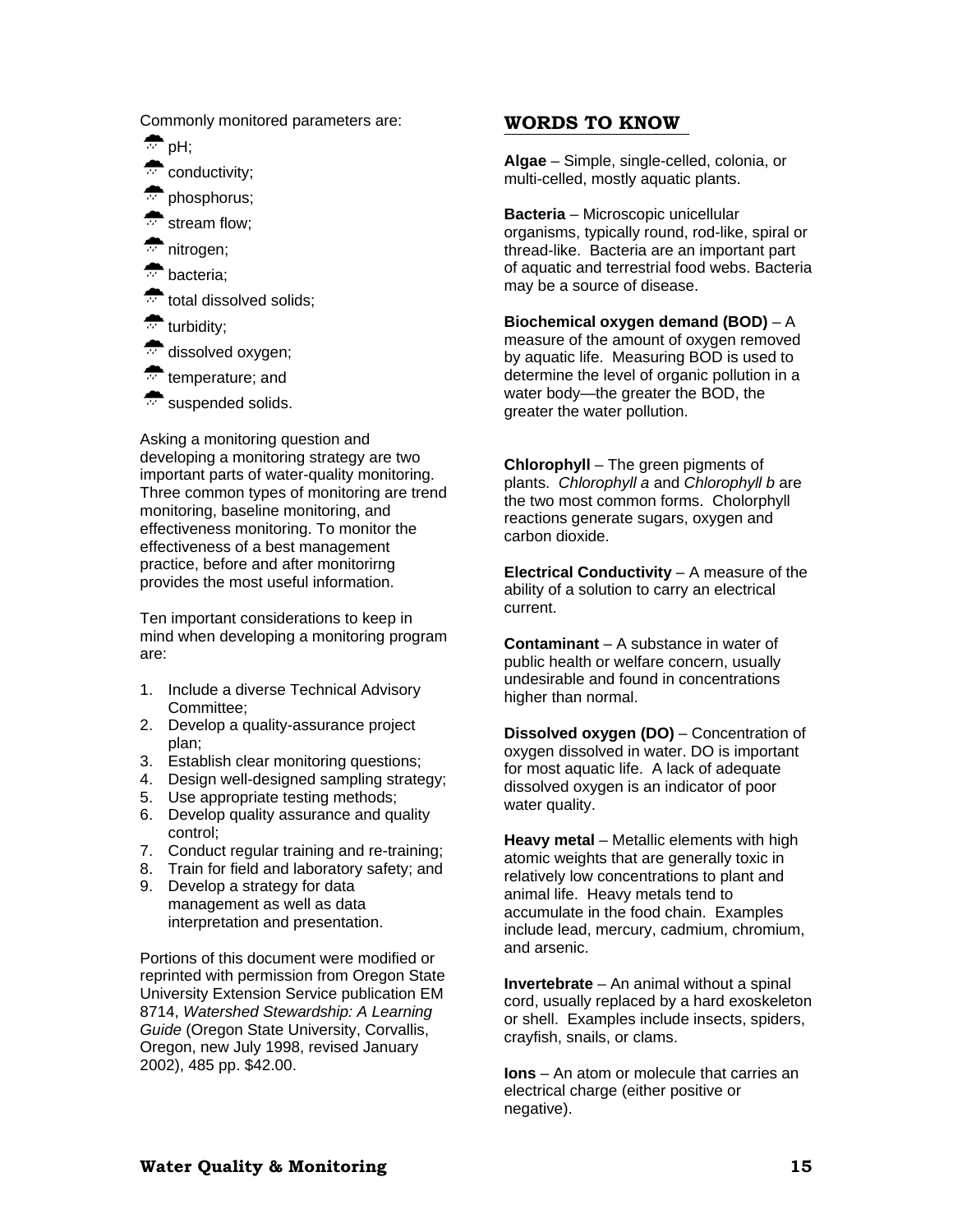**Logarithmic scale** – a mathematical scale in which each unit represents a power of ten greater than the previous unit. Used in a **pH**  scale.

**Macrophyte** – Organisms large enough to be visible without the aid of magnification or otherwise greater in size than bacteria or other single-celled organisms.

**Microsiemen** – A unit of measurement for electrical conductivity.

**Nutrient** – An element or compound essential to life, nitrogen, phosphorus, and many others.

**Parameter** – A variable, measurable property whose value determines the characteristics of a system—in this case a water body.

**Pesticides** – Any chemical agent used to control particular organisms. Examples include insecticides, herbicides, and fungicides.

**pH** – Is generally referred to as the negative logarithm of the hydrogen ion concentration dissolved in water and found as hydroxide ions. pH is a standard method by which to measure the acidity of a solution.

**Phytoplankton** – Microscopic floating plants, mainly algae, that live suspended in water bodies and drift about.

**Pollutant** – Something that pollutes especially waste material that contaminates water, air or soil.

**Protocol** – A method or set of methods to be followed in a particular order.

**Radiochemical** – A molecule that emits radioactivity; examples include uranium oxide or radon gas.

**Secchi disk** – a circular plate, generally about 10-12 inches in diameter and on which is a black and white pattern. Used to measure the clarity or transparency of water.

**Stream flow** – The discharge measured in cubic feet per second (cfs) that occurs in a natural channel.

**Submerged aquatic vegetation (SAV)** – Plants growing or floating beneath the surface of a water body.

**Suspended solids** – Solids which are not in true solution and which can be removed by filtration or settling. These solids are generally carried within the water as separate particles.

**Temperature** – The degree of hotness or coldness.

**Total dissolved solids (TDS)** – A measure of the amount of material dissolved in water (mostly inorganic salts).

**Total Maximum Daily Load (TMDL)** – The maximum quantity of a particular pollutant that can be discharged into a body of water without violating a water quality standard.

**Transparency** – The portion of light that passes through water without distortion or absorption. A measure of the turbidity of water (see below).

**Turbidity** – A measure of the reduced transparency of water due to suspended material, dissolved solids and colloidal materials. Turbid water does not transmit light as well as clear water because of suspended materials.

**Water quality** - A term used to describe the chemical, physical, and biological characteristics of water, generally in terms of suitability for a particular use.

**Water quality monitoring** – The process of sampling and analyzing water conditions and characteristics.

### **Water Quality & Monitoring 16**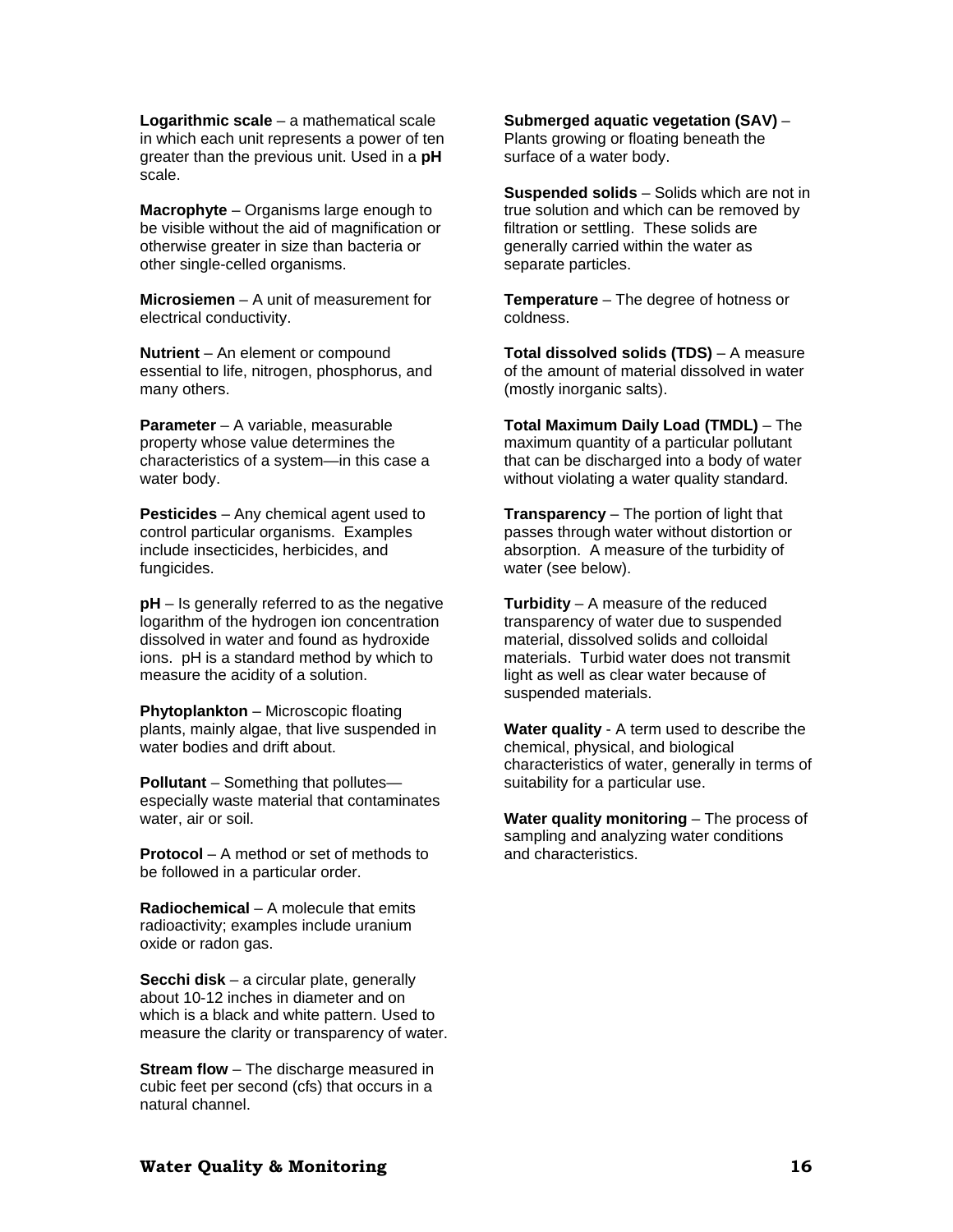#### **RESOURCES**

#### **Monitoring Guidelines & Protocols**

Field Manual for Water Quality Monitoring: An Environmental Education Program for Schools. (1997) Mark K. Mitchell and William B. Stapp. Manual prepared to assist citizens in the development of attitudes, knowledge, and skills essential in helping to maintain and improve water quality of rivers. Kendall/Hunt Publishing Company: Dubuque, Iowa.

Monitoring Guidelines to Evaluate Effects of Forestry Activities on Streams in the Pacific Northwest and Alaska, USEPA 910/9-91-001. (1991) L. MacDonald and R. Wissmar. U.S. Environmental Protection Agency.

Monitoring Rangelands: Interpreting What You See, NR 503. (1998) G. Allen Rasmussen. Utah State University Extension. Logan, UT. This handbook deals with simple monitoring techniques to provide a minimum starting point to help learn to read the land.

Monitoring Protocols to Evaluate Water Quality Effects of Grazing Management on Western Rangeland Streams. (1997) S. Bauer and T. Burton. Idaho Water Resources Research Institute, University of Idaho, Moscow.

Oregon Watershed Assessment Manual. (1998) Oregon Watershed Enhancement Board, Salem. Ready, Set, Present! (2000) Massachusetts Waterwatch Partnership, Amherst.

USDA-CSREES Volunteer Water Quality Monitoring Project, http://www.usawaterquality.org/volunteer

The Volunteer Monitor's Guide to Quality Assurance Project Plans, USEPA 841-B-96-003. (1996) U.S. Environmental Protection Agency. Discusses USEPA's guidance for documenting quality assurance methods, project organization, goals and objectives, with examples and references.

Volunteer Estuary Monitoring: A Methods Manual, USEPA 842-B-93-004. (1993) U.S. Environmental Protection Agency. Methods for volunteer monitoring of estuarine waters.

Volunteer Lake Monitoring: A Methods Manual, USEPA440-4-91-002. (1991). U.S. Environmental Protection Agency. Methods for volunteer monitoring of lakes.

Volunteer Stream Monitoring: A Methods Manual, USEPA 841-B-97-003. (1997) U.S. Environmental Protection Agency. Methods for volunteer monitoring of streams.

Volunteer Wetland Monitoring: An Introduction and Resource Guide, USEPA 843-B-00-001. (2000) U.S. Environmental Protection Agency. Describes a selection of handbooks and manuals that offer detailed information on volunteer wetland monitoring.

Water Quality Indicators Guide: Surface Waters, SCS-TP-161. (1991) Charles R. Terrell and Patricia Bytnar Perfetti. USDA-Soil Conservation Service

Water Quality Monitoring Guidebook. (1999) The Oregon Plan for Salmon and Watersheds, Salem.